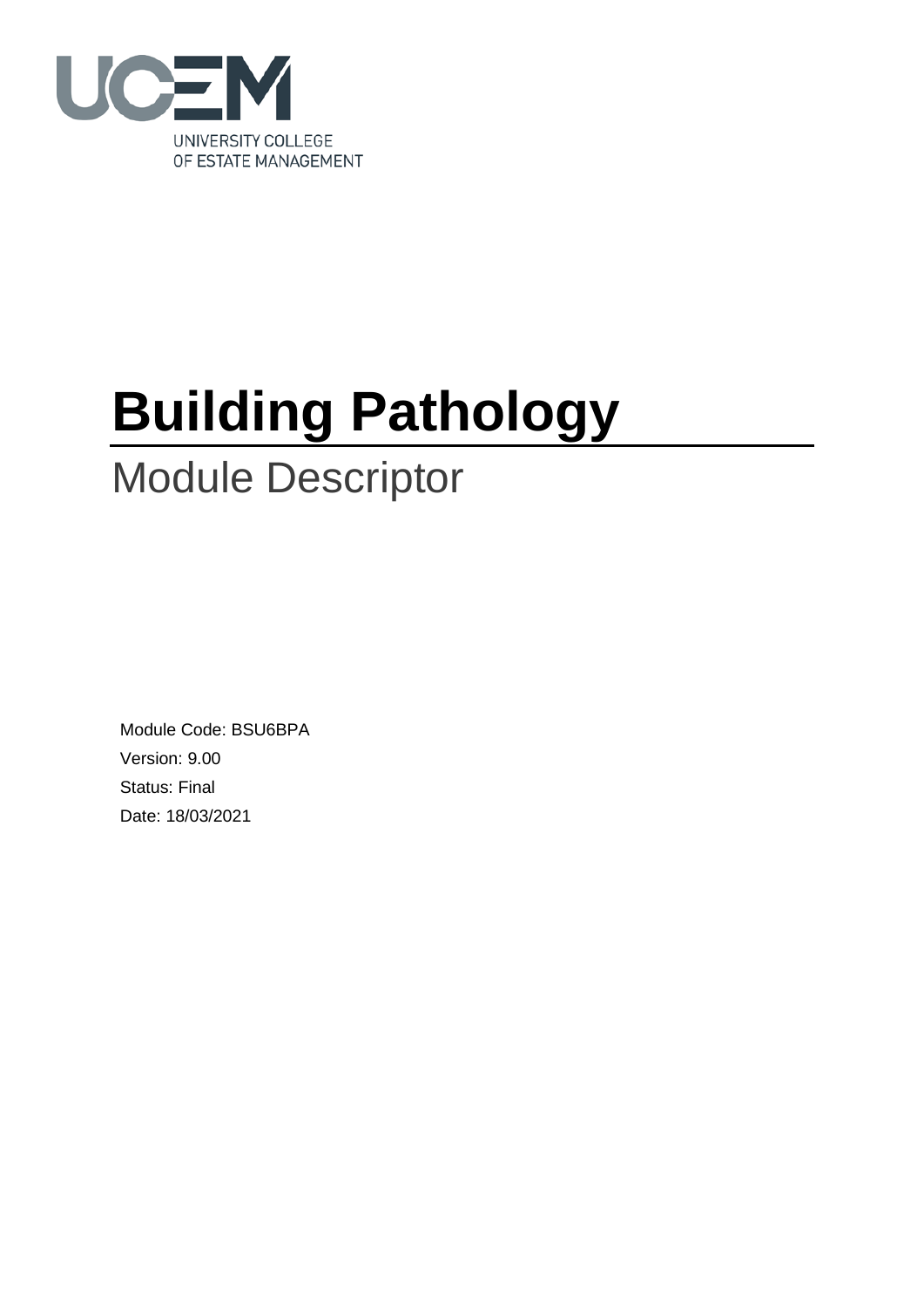# **Summary Module Details**

Module details

**Module Title:** Building Pathology

**Module Leader:** James Ritson

**Module Mode:** Supported online learning

**Semester:** Autumn (UK)

**Level:** 6

**Credits:** 20

**Learning Hours:** 200

Contact & Study Hours:

**Directed Study Time:** 90hrs (45%)

**Self-Directed Study Time:** 50hrs (25%)

**Assessment Study Time:** 60hrs (30%)

Assessment Type:

**Coursework:** 100%

**Computer Marked Assessment:** 0%

**Self-directed Research Project:** 0%

**Portfolio:** 0%

### **Module Summary**

This module is concerned with the pathology of buildings. It will develop students' ability to effectively diagnose and evaluate a range of commonly encountered building defects through a process of inspection, testing, survey and analysis.

### **Taken on which Programmes**

BSc (Hons) Building Control (C) BSc (Hons) Building Surveying (C)

**Core (C) or Elective (E)**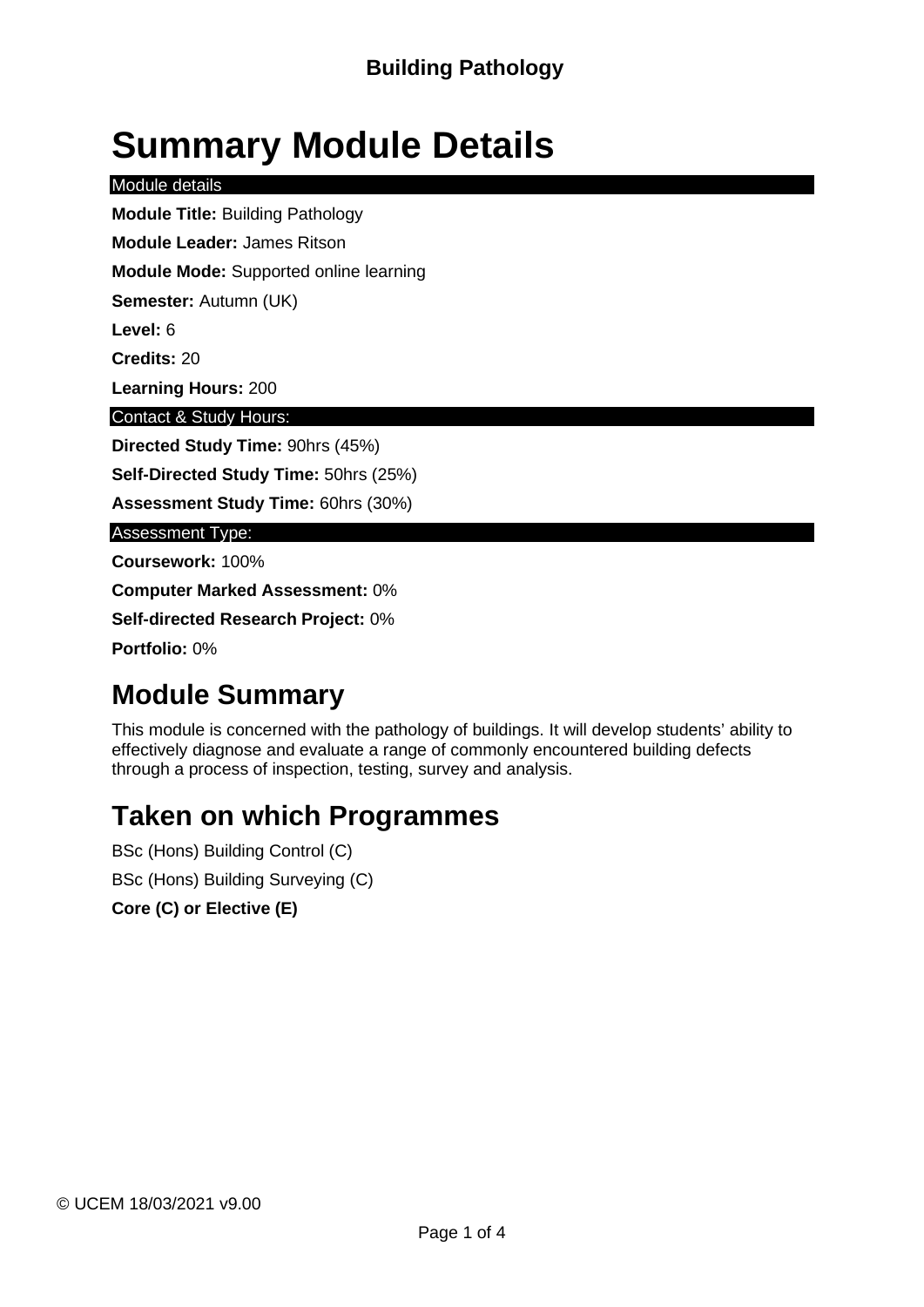# **Module Aims**

This module aims to:

- Build upon students' previously developed knowledge in order that they may be better able to address building pathology;
- Advance the students' ability to recognise, analyse and remedy building defects;
- Progress the students' ability to apply building pathology to different situations;
- Provide building pathology perspective on principles, materials, construction and specific situations; and
- Encourage competence in the professional skills of communicating, reporting and communicating to clients on building pathology matters.

# **Module Learning Outcomes**

- LO1. Consider and evaluate key concepts, theories and principles in building pathology using technical information, legislation and standards and communicate clearly and concisely on building pathology matters.
- LO2. Recognise and analyse building defects in a range of situations.
- LO3. Propose remedial action arising from the critical diagnosis of building defects.
- LO4. Locate information sources and use judgement to devise a range of reasoned solutions to building pathology problems and advise on the most appropriate.

# **Indicative Module Content**

### **Module topics**

• **Fundamentals of Decay and Diagnosis of pathology**

Providing the basis of pathology science by examining the causes of decay and diagnosis of pathology.

#### • **Investigation and testing**

Reviewing the various technologies and methods of building pathology such as thermal IR cameras and monitoring.

#### • **External defects**

Reviewing the major exterior defects of buildings such as building movement, façade damage and exterior fabric and services defects.

#### • **Internal defects**

Review the general defects and diagnosis of typical interior defects such as damp, staining and ceiling and partition defects.

#### • **Concrete defects**

A more focused review of concrete defects such as reinforcement failure cracking, structural failure and repair methods.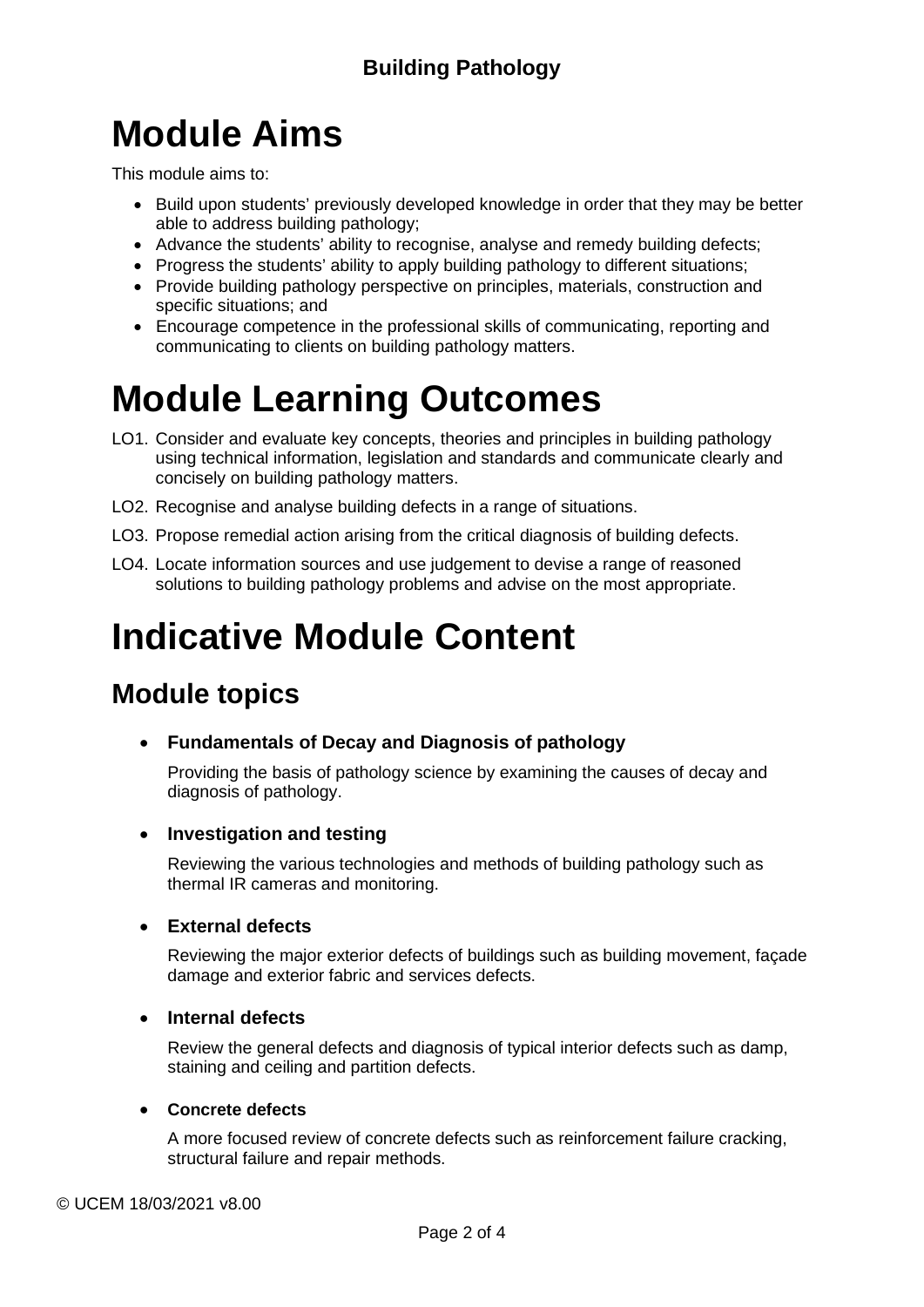#### • **Brick defects**

An overview of typical brick defects such as pointing, lime/cement mix, cracking efflorescence and moisture movement.

#### • **Timber defects**

A specific look at the main defect that affects timber such as damp, wet and dry rot, insects and the differences between structural failure and cleavage.

#### • **Materials**

An overview of defects in less common materials, such as metals, glass etc., found within the built environment.

#### • **Specialist Equipment Testing**

A more focused study of specialist diagnosis of pathology. Focusing on more recent modern technologies available to the building surveyor such a thermal imaging.

#### • **Domestic surveys**

An overview of the method and typical defects found in domestic properties and the types of reports to be completed by the surveyor.

#### • **Commercial/ industrial surveys**

An overview of the more specialist field of industrial and commercial surveys, looking at the different types of survey and their requirements.

#### • **Historic building surveys**

Specifically review historic building issues such as breathability and specific types of defect found in buildings of different ages.

#### • **Special situations/ international**

Showing more specialised surveys required both in the UK and around the world.

This content will be reviewed and updated regularly to reflect the legal, moral and financial changes in professional standards and practice.

## **Overview of Summative Assessment**

| <b>Module</b><br>learning<br>outcomes          | <b>Assessment</b>   | <b>Word count</b><br>or<br>equivalent | Weighting |
|------------------------------------------------|---------------------|---------------------------------------|-----------|
| LO1, LO2<br>& LO4                              | <b>Assessment 1</b> | 1,000                                 | 20%       |
|                                                | Coursework          |                                       |           |
| LO1, LO2,<br>LO <sub>3</sub> , LO <sub>4</sub> | <b>Assessment 2</b> | 4,000                                 | 80%       |
|                                                | Coursework          |                                       |           |

**Module Pass Mark (as a weighted average of all assessments): 40%**